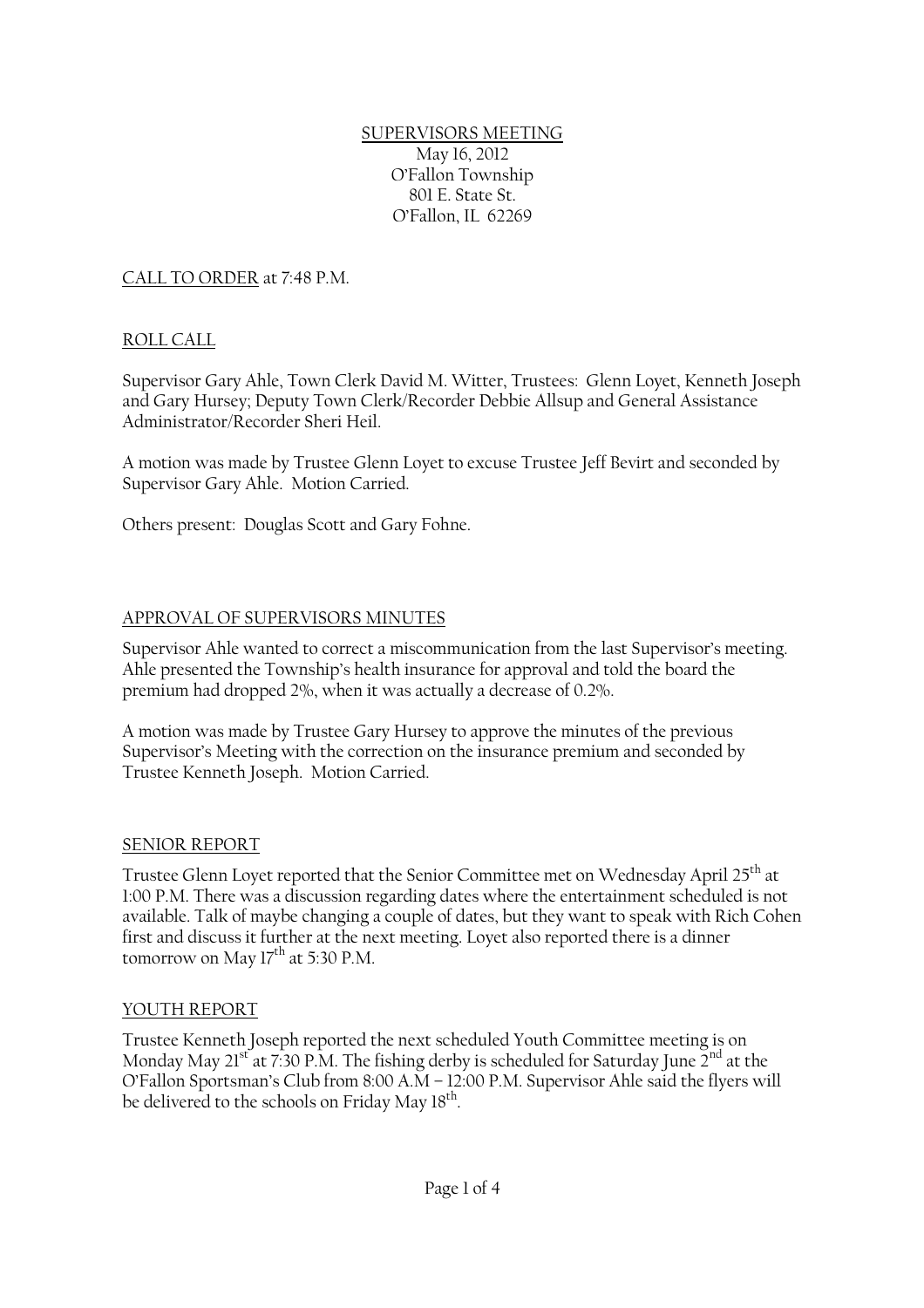# PLANNING REPORT

Trustee Gary Hursey informed the board that a letter was received from Bill Woods of the Planning Committee offering his resignation from the Committee as of May 4<sup>th</sup>. Hursey said that Woods recommended somebody from the East side of Silver Creek should represent the Township. Woods recommended James and Linda Trame or Jason and Sheryl Kunz. Hursey asked if anybody knew why Woods resigned. Deputy Recorder Debbie Allsup said she thought it was because of the electronic filing of the economic interest. Allsup stated she told Woods she would file it for him at the office, but said just decided to resign. With that, there are now 2 vacancies on the Planning and Zoning Committee. Hursey if anybody had any names to nominate. Ahle said he may have 1 person but he is in the City. A brief discussion followed.

Hursey asked if a Thank you or Letter of Appreciation be mailed to Woods and Richard McQueen who resigned in April. Allsup said she would draw up a letter. A brief discussion followed.

# AFTER PROM REPORT

Trustee Hursey said the After Prom went very well. He just gave Town Clerk Dave Witter pictures and videos. Hursey said approximately \$14,000 was brought in this year; \$10,000 was spent; left with a balance of \$3,800 for next year. Hursey said the High School purchased scanners for events like this and Hursey said it made checking students in much easier. Next year they would like the scanners to "time out" when students leave the event and not just when they are checked in.

# TRUSTEES REPORT

Trustee Glenn Loyet spoke of the TOI (Township Official of Illinois) District 2 Educational Conference on August 23<sup>rd</sup>, 2012 at the O'Fallon Hilton Garden Inn from 8:00 A.M. - 1:30 P.M. The focus of the conference will be the 2013 township elections and preparation of new election rules. Attorney Jeff Jurgens will present information on changes for next year's election and talk to clerks about election procedures; Sarah Watson will speak about leadership development, interpersonal communications and change management and building trust with your constituency by acting with honest and integrity as you lead; Bob Porter will speak on year-end reports to supervisors; Attorney John Redlingshafer will speak to highway commissioners in division breakout sessions; trustees will learn the practices and procedures for the trustees and the assessors will discuss education and what to know to run in 2013. A brief discussion followed.

Trustee Kenneth Joseph mentioned the St. Clair County Township Officials Association meeting will be on Thursday, May 24th, 2012 at 7:00 P.M. at the Millstadt Community Center. The guest speaker will be St. Clair County Assessor Jennifer Gomric-Minton.

# TOWN CLERK REPORT

Clerk Dave Witter reported that he has completed the online filing of the Economic Interest and had people's accounts set up so they could also file.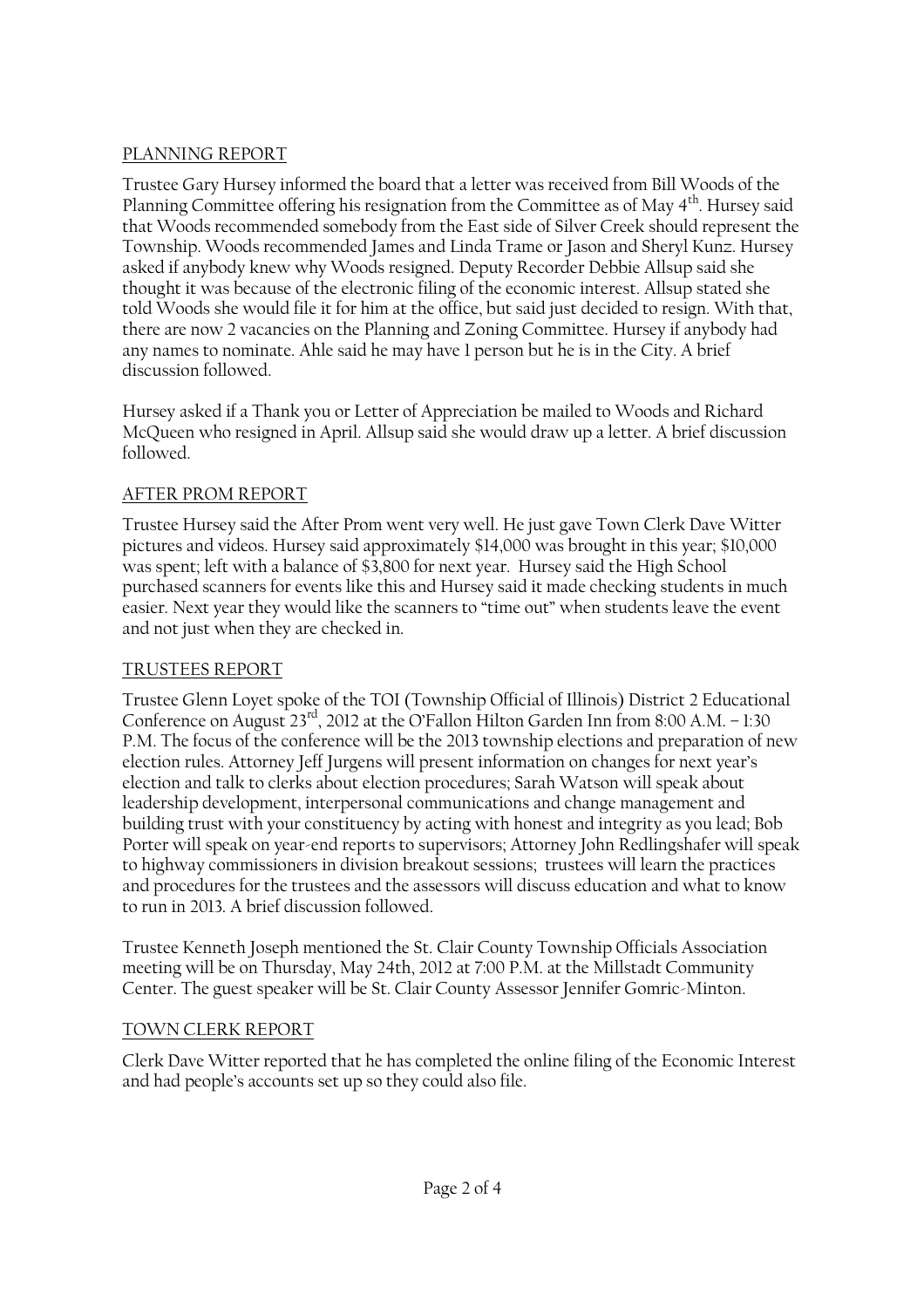### SUPERVISORS REPORT

Supervisor Gary Ahle read a Thank you letter received from the O'Fallon Monument Committee. New inscriptions to be recognized on Monday May  $28<sup>th</sup>$  at 11:30 A.M. at the Veterans Monument located at 737 E. Wesley Drive.

Ahle reported the utility pole light on the west side of building was replaced by Ameren last week.

### UNFINISHED BUSINESS

Ahle said last month Trustee Hursey installed a new overhead projection system in the township hall. During the installation, it was discovered that a wire was up in the ceiling and not connected properly. Since hearing this, O'Fallon Electric was called to correct this, and it has been completed.

Ahle told the board he finally called County Board member Craig Hubbard regarding the abandoned property at 613 East State Street. Ahle noted the lawn has finally been mowed and it only took 7-8 months. Ahle said Hubbard told him the only recourse now is to put a lien against the property if they do not respond to the summons. Other than that, possibly turn it over to the sheriff. Another property in the works between Ahle and Hubbard is at 621 East State Street.

Supervisor Ahle informed the board that since the hail storm on April  $28<sup>th</sup>$ , 2012, he met with the TOIRMA agent who came out and assessed the damages. Ahle reported there did not appear to be any damage to the roof. There is a little damage to the fins on the air conditioner units, but Ahle said he can fix that. There is also damage to the siding on the Food Pantry. Hursey asked about the deductible and was told it is \$500. Total damages were \$3,073.00. Ahle did say that they are not depreciating anything because it's all in really good shape. A brief discussion followed.

## NEW BUSINESS

None.

## APPROVAL OF SUPERVISORS BILLS

| Town Fund               | \$14,256.58 |
|-------------------------|-------------|
| General Assistance Fund | 1,114.54    |

Trustee Kenneth Joseph made a motion to authorize the payment of the Supervisor's bills be paid accordingly and seconded by Trustee Gary Hursey. Roll Call: Loyet – aye; Ahle – aye; Joseph – aye; Hursey – aye. Motion carried.

#### PUBLIC INPUT

None.